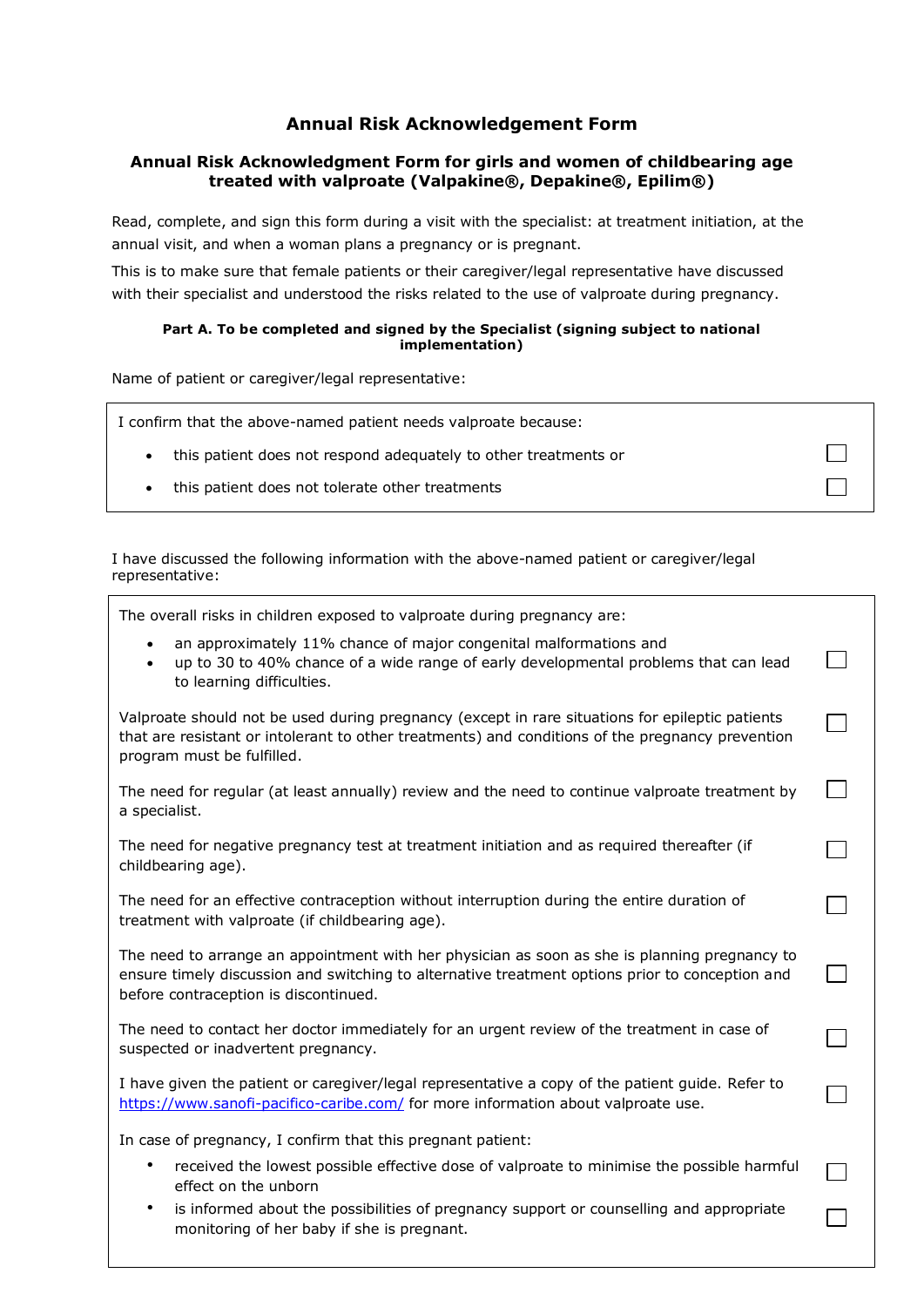| Name of Specialist | Signature | Date |
|--------------------|-----------|------|
|                    |           |      |

This form shall be provided by a specialist to girls and women of childbearing age treated with valproate for epilepsy (or their caregiver/legal representative).

Parts A and B shall be completed: all boxes shall be ticked, and the form signed: this is to make sure all the risks and information related to the use of valproate during pregnancy have been understood.

A copy of this form completed and signed shall be kept / recorded by the specialist. Signing and recording subject to national implementation.

The prescriber is advised to save an electronic version in the patient dossier. A copy of this form completed and signed shall be kept by the patient.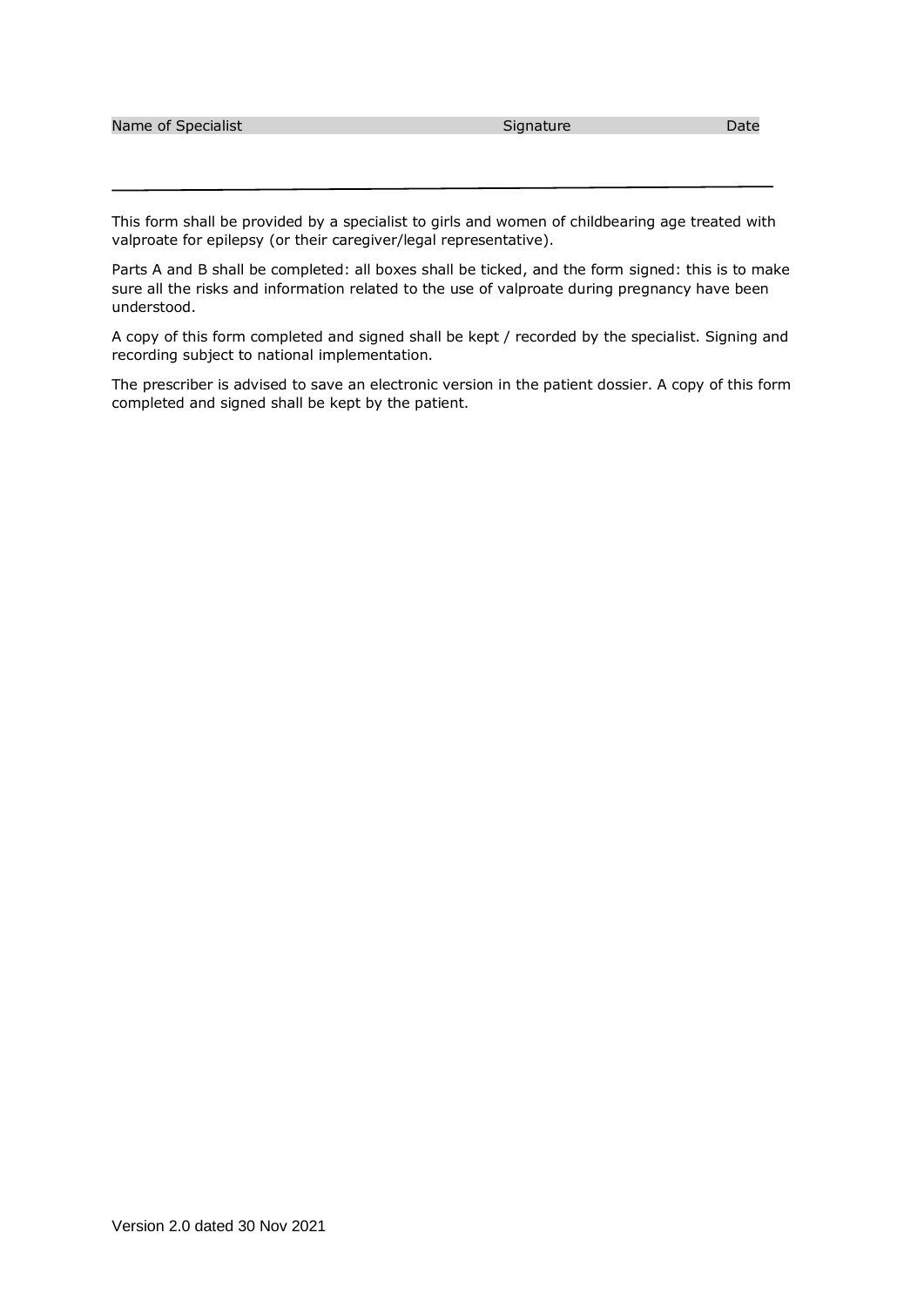## **Annual Risk Acknowledgment Form for girls and women of childbearing age treated with valproate (Valpakine®, Depakine®, Epilim®)**

Read, complete, and sign this form during a visit with the specialist: at treatment initiation, at the annual visit, and when a woman plans a pregnancy or is pregnant.

This is to make sure that female patients or their caregiver/legal representative have discussed with their specialist and understood the risks related to the use of valproate during pregnancy.

## **Part B. To be completed and signed by the Patient or caregiver/legal representative.**

| Why I need valproate rather than another medicine<br>That I should visit a specialist regularly (at least annually) to review whether valproate<br>treatment remains the best option for me<br>The risks in children whose mothers took valproate during pregnancy are:<br>• an approximately 11% chance of major congenital malformations (birth defects)<br>and<br>up to 30 to 40% chance of a wide range of early developmental problems that<br>can lead to significant learning difficulties (physical and mental development of<br>the child after birth)<br>Why I need a negative pregnancy test at treatment initiation and if needed thereafter (if<br>childbearing age)<br>That I must use an effective contraception without interruption during the entire duration of<br>my treatment with valproate (if childbearing age).<br>We discussed the possibilities of effective contraception or we planned a consultation with a<br>professional who is experienced in advising on effective contraception. | I have discussed the following with my specialist and understand:                            |  |
|----------------------------------------------------------------------------------------------------------------------------------------------------------------------------------------------------------------------------------------------------------------------------------------------------------------------------------------------------------------------------------------------------------------------------------------------------------------------------------------------------------------------------------------------------------------------------------------------------------------------------------------------------------------------------------------------------------------------------------------------------------------------------------------------------------------------------------------------------------------------------------------------------------------------------------------------------------------------------------------------------------------------|----------------------------------------------------------------------------------------------|--|
|                                                                                                                                                                                                                                                                                                                                                                                                                                                                                                                                                                                                                                                                                                                                                                                                                                                                                                                                                                                                                      |                                                                                              |  |
|                                                                                                                                                                                                                                                                                                                                                                                                                                                                                                                                                                                                                                                                                                                                                                                                                                                                                                                                                                                                                      |                                                                                              |  |
|                                                                                                                                                                                                                                                                                                                                                                                                                                                                                                                                                                                                                                                                                                                                                                                                                                                                                                                                                                                                                      |                                                                                              |  |
|                                                                                                                                                                                                                                                                                                                                                                                                                                                                                                                                                                                                                                                                                                                                                                                                                                                                                                                                                                                                                      |                                                                                              |  |
|                                                                                                                                                                                                                                                                                                                                                                                                                                                                                                                                                                                                                                                                                                                                                                                                                                                                                                                                                                                                                      |                                                                                              |  |
|                                                                                                                                                                                                                                                                                                                                                                                                                                                                                                                                                                                                                                                                                                                                                                                                                                                                                                                                                                                                                      |                                                                                              |  |
|                                                                                                                                                                                                                                                                                                                                                                                                                                                                                                                                                                                                                                                                                                                                                                                                                                                                                                                                                                                                                      |                                                                                              |  |
|                                                                                                                                                                                                                                                                                                                                                                                                                                                                                                                                                                                                                                                                                                                                                                                                                                                                                                                                                                                                                      |                                                                                              |  |
| by a specialist                                                                                                                                                                                                                                                                                                                                                                                                                                                                                                                                                                                                                                                                                                                                                                                                                                                                                                                                                                                                      | The need for regular (at least annually) review and the need to continue valproate treatment |  |
| The need to consult my physician as soon as I am planning to become pregnant to ensure<br>timely discussion and switching to alternative treatment options prior to conception, and<br>before contraception is discontinued.                                                                                                                                                                                                                                                                                                                                                                                                                                                                                                                                                                                                                                                                                                                                                                                         |                                                                                              |  |
| That I should request an <b>urgent</b> appointment if I think I am pregnant                                                                                                                                                                                                                                                                                                                                                                                                                                                                                                                                                                                                                                                                                                                                                                                                                                                                                                                                          |                                                                                              |  |
| I have received a copy of the patient guide. For more information about valproate, please refer<br>to https://www.sanofi-pacifico-caribe.com/                                                                                                                                                                                                                                                                                                                                                                                                                                                                                                                                                                                                                                                                                                                                                                                                                                                                        |                                                                                              |  |
| In case of a pregnancy, I have discussed the following with my specialist and understand:                                                                                                                                                                                                                                                                                                                                                                                                                                                                                                                                                                                                                                                                                                                                                                                                                                                                                                                            |                                                                                              |  |
| • The possibilities of pregnancy support or counseling<br>The need to appropriate monitoring of my baby if I am pregnant                                                                                                                                                                                                                                                                                                                                                                                                                                                                                                                                                                                                                                                                                                                                                                                                                                                                                             |                                                                                              |  |

Name of patient or caregiver/legal representative Signature Signature Date